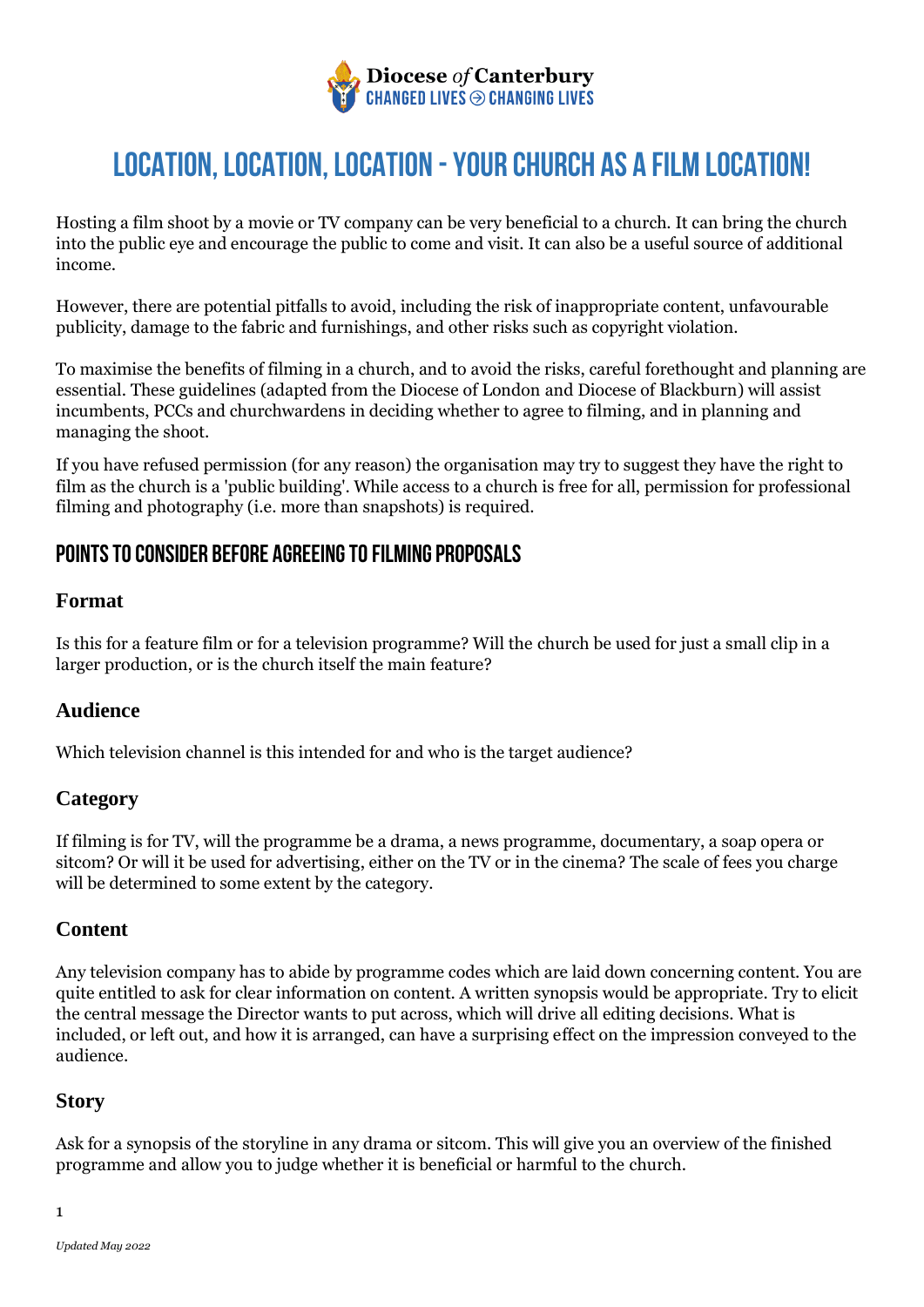

## **Script**

If filming is likely to be lengthy, with a lot of action in or around the church, you may also want to see the actual scripts.

It is important for you to see what is going to be said and in what context. For example, double entendres may flag up the kind of programme for which the material is being used.

## **Advertising**

The name and nature of the product or item to be advertised should be obtained, with a copy of the script or advertising copy.

#### **Location**

Will filming be inside or outside the church? If on church premises (in the church or churchyard or other curtilage), the church's permission is needed for anything to be done.

Filming of a church or any other building from outside the site boundaries requires no permission. Pictures of buildings are not subject to copyright either.

#### **Time**

Ask how long the church is required for. Broadly speaking, a news item should not take more than half an hour. A feature film or drama will take a lot longer.

### **Church services**

It often happens that news crews or documentary-makers wish to film a service, for example a baptism or marriage, for a package they are putting together. They will probably only use it for background.

In the case of a baptism or marriage you clearly need the permission of those involved. A film crew will often offer copies of the film in lieu of fees for the couple. The PCC is still entitled to a fee.

For any service – Songs of Praise, for example – you need to agree what is to be filmed and the camera positions, so that the congregation is not distracted from worship. The service will have to start early, allowing time for rehearsal of congregational singing.

Make sure the above points are covered in the contract.

### **Facilities**

Bear in mind the difference between a small documentary and a major film job. Does the production company need to use other facilities such as the hall or car park? Do they wish to film in the churchyard?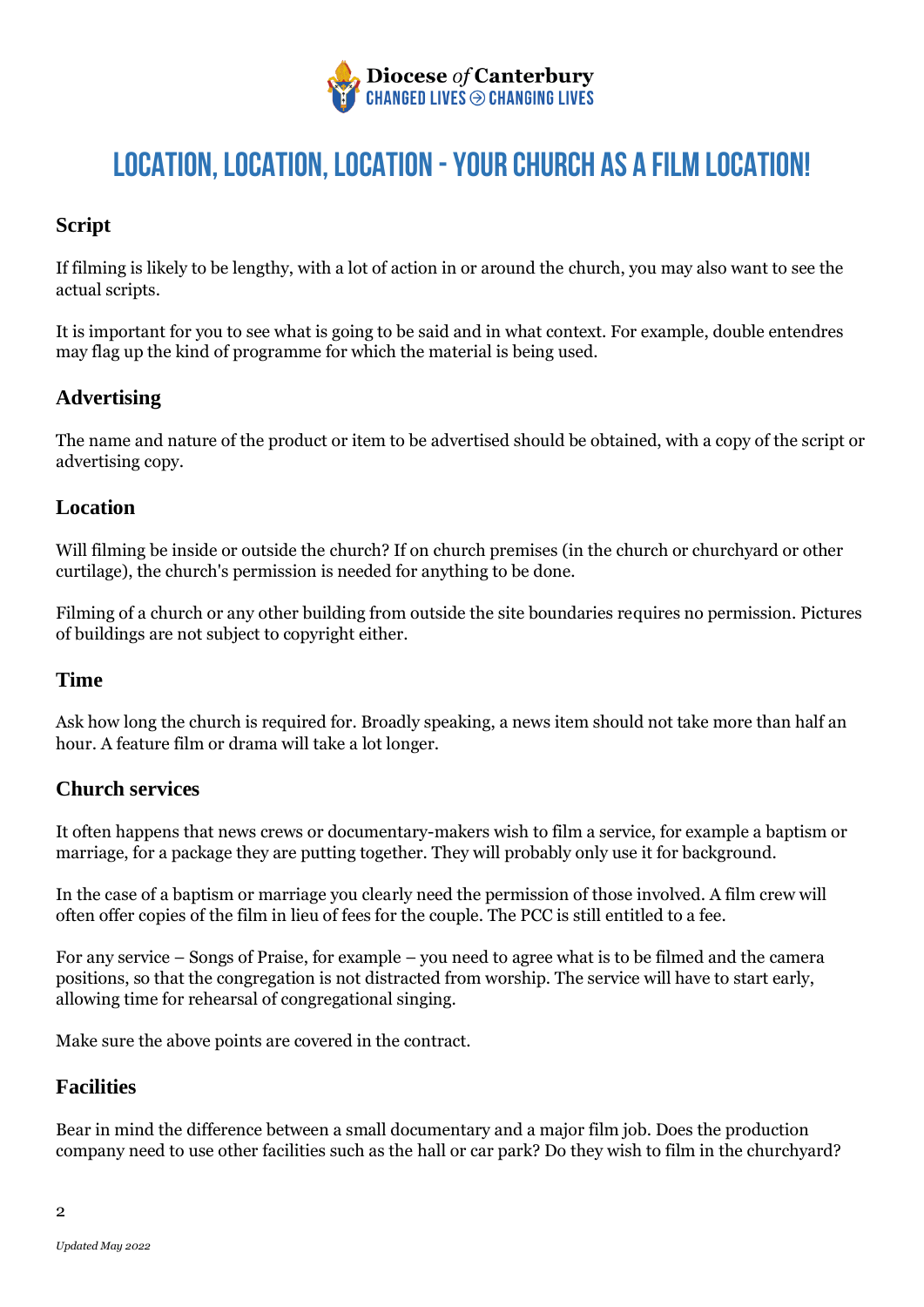

If filming is likely to be lengthy or for drama, make sure to discuss toilets, dressing room areas e.t.c. Use of your hall or car park for such things can be used as bargaining tools when you negotiate the fee.

## **Layout**

What changes are proposed to the way the church is laid out? Does the film company, for example, wish to move some historical piece, such as the altar?

### **Fabric and furnishings**

If fixed items need to be moved you are likely to need a faculty from the Diocesan Advisory Committee Secretary. Minor temporary changes may be able to be authorised by your archdeacon.

### **Stock footage**

Where it would get trickier is if someone was filming for stock footage that could be used in a variety of contexts. After discussions, if you have **any** concerns about the use of stock footage further down the line (i.e. concerns it could be used in a context not suitable for a church setting) the advice is it would be best to just refuse the request to film ... this is simpler than trying to sort it out later!

## **Contract**

Always insist on a contract! This will spare a lot of trouble later. The contracting party for the church should be the PCC. Permission for filming is a matter for the incumbent and PCC, or in an interregnum, the PCC and churchwardens.

Make sure copyrights are clearly defined. Avoid handing over the right to images of church property (please see the 'Location' section above).

If you are looking at a substantial amount of filming, it would be prudent to ask the Diocesan Registrar to look over the contract.

You should also feel free to request to see a copy of the final edited footage before it is used on television or social media etc. You could even make it a prerequisite of granting permission to film and ask them to pledge to do so in writing in their response to you.

### **Risk**

Make sure the Regulatory Reform (Fire Precautions) Order is followed (see 'In Depth Advice'). Both the church and the film company will have a 'Responsible Person' and must carry out their own fire risk assessment.

It is desirable to have a written risk assessment taking account of all equipment, sets, facilities, special effects, e.t.c.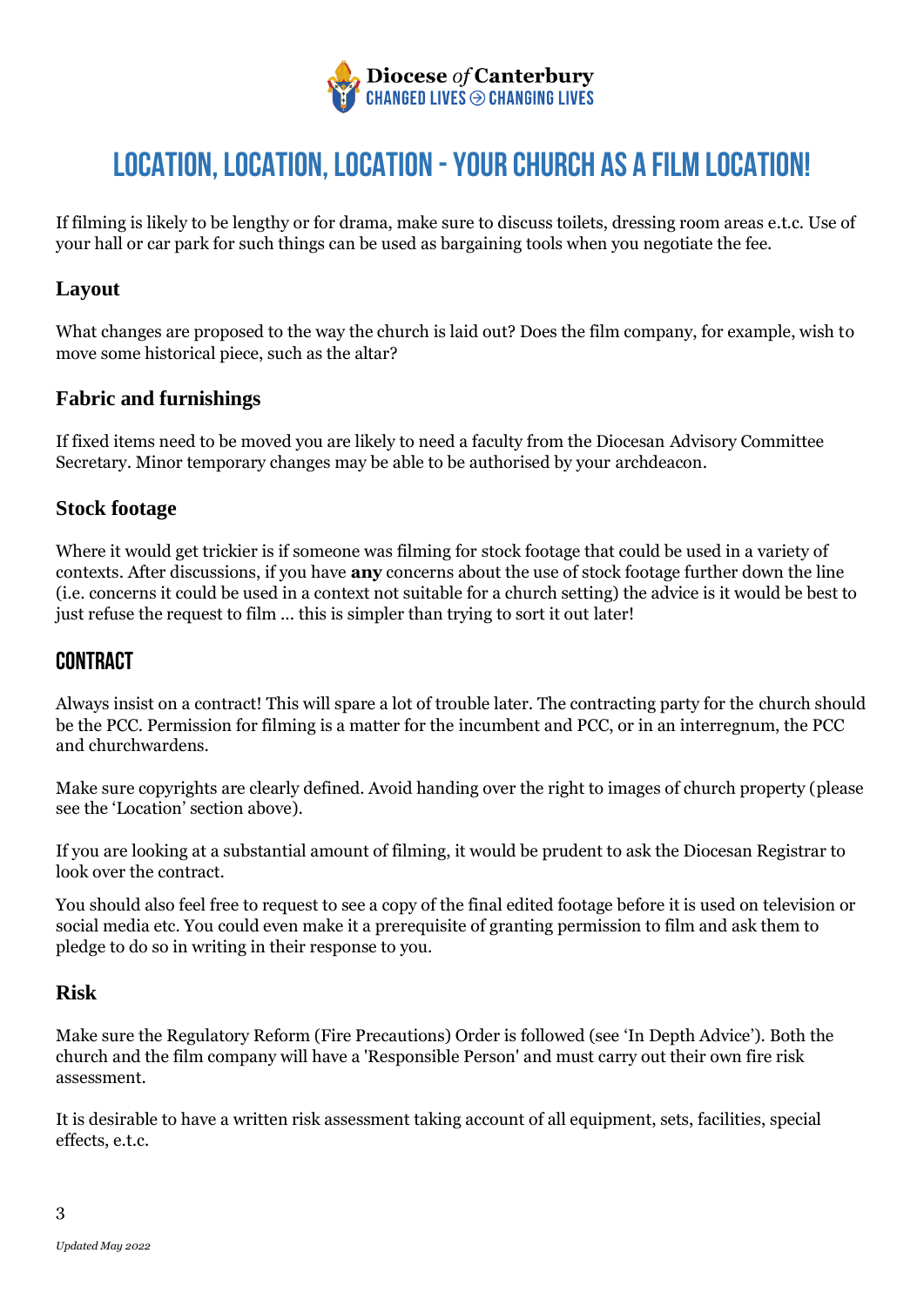

#### **Insurance**

You must insist that the PCC is indemnified and insured against damage or accident. The church insurance policy may not cover such matters.

Ascertain whether the permanent film or TV company will underwrite any risk. If not, either make sure you are covered by the church's own insurance, or else write into the contract that the film company take on its own special insurance for the job. Inform the church's insurers anyway.

#### **Fees**

Time and type of programme are the two main factors determining a location fee. The word 'day' is often used. You should be clear what constitutes one day, so you can charge if time is overrun. An extra half an hour might be reasonable, but more should be charged. Filming at night may also confuse matters. Therefore, it may be simpler to charge per hour, and this is done more and more.

Feature films, TV drama and commercials may well command a fee of £500-600 per hour; photo-shoots and magazine or topical features about a third of that, with documentaries and education programmes lying somewhere in-between. Daily news items are unlikely to be subject to any fee, but they have the benefit of drawing attention to the church on prime-time television. You are also likely not to want to charge to broadcast a service. But for commercial contracts you should always think commercially and be prepared to charge the going rate.

Consider an up-front deposit, in addition to pre-payment of up to 50% of the fee. The deposit need not be returnable.

# **Planning the film shoot**

The main pressure on crews is the time to get in and out. Therefore, pre-planning is essential. They will happily attend recce meetings with key personnel including Director, Location Manager, Set Designer, Production Supervisor, Photo Director, e.t.c. Then the shoot can proceed quickly and smoothly.

The conclusions of the planning process should be written up as a method statement by the film company and submitted to you for your approval.

#### **Access**

Think where to park vehicles.

### **Equipment**

Lighting is usually the main item of equipment. Fittings are improving and getting smaller; wiring routes and the size and spread of tripods e.t.c. are the key thing.